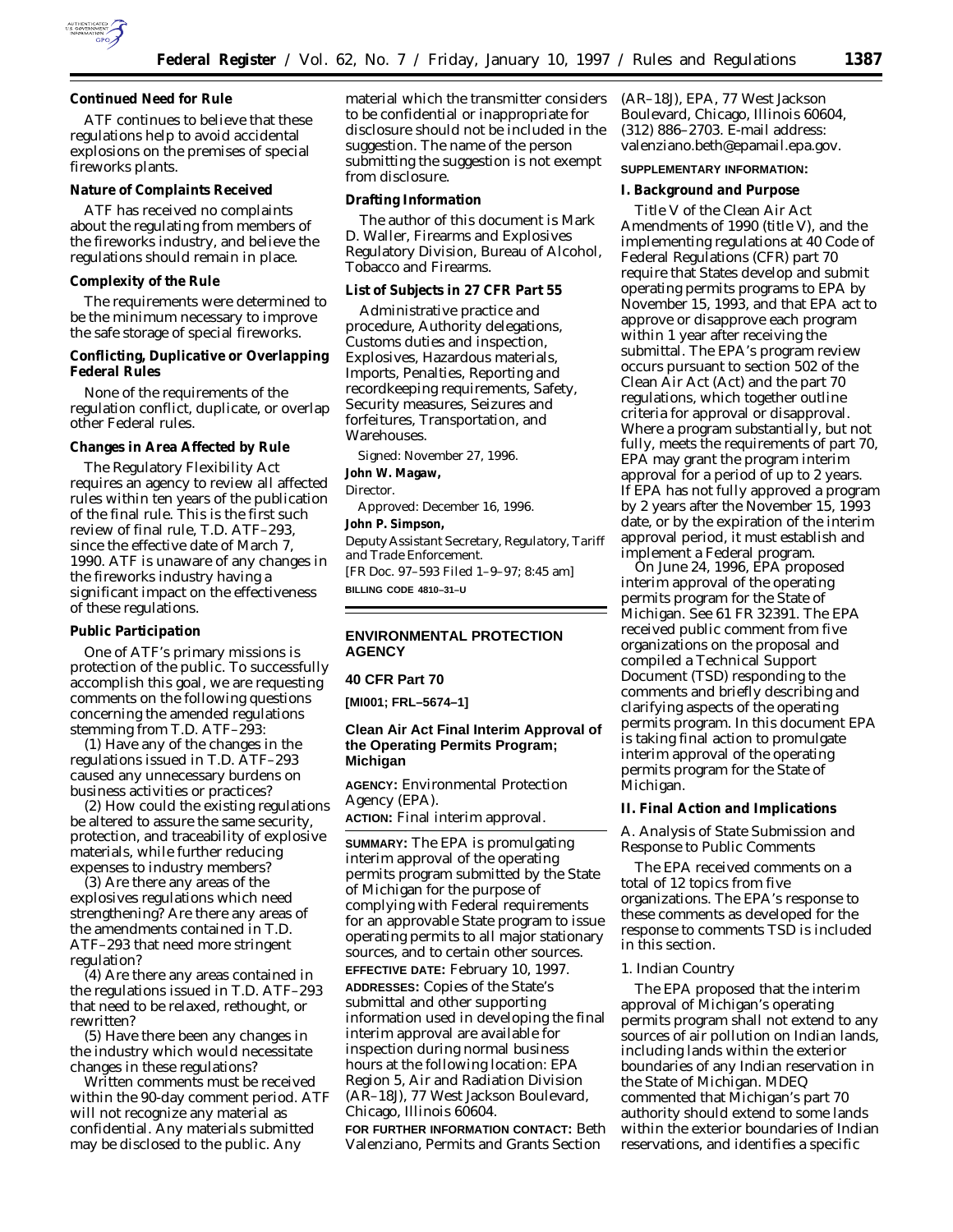source on an Indian reservation that the State believes is within its jurisdiction. MDEQ states that it intends to develop legal arguments to support its determination that lands within the exterior boundaries of reservations that have been sold for non-tribal uses are within the State's jurisdiction. MDEQ also states that it expects such sources to submit operating permit applications in accordance with the State regulations.

Because Michigan has not demonstrated the legal authority to regulate sources in Indian country, including sources on non-Indian owned fee lands within the exterior boundaries of Indian reservations, the final interim approval of Michigan's part 70 program does not extend to such sources. However, EPA will carefully consider any evaluation Michigan submits in the future regarding State authority over such sources. The EPA retains the authority to issue part 71 permits to all sources in Indian country until such time as EPA approves a part 70 program. Part 71 application submittal deadlines for Indian country are established in 40 CFR 71.4(b) and 40 CFR 71.5(a)(1), and will be no later than November 15, 1998. Any sources located in Indian country required to submit applications earlier than this date will be notified in accordance with the requirements of part 71. The EPA takes no position on the State seeking voluntary compliance with State permitting requirements in Indian country.

2. Delegation of State Program to Local Governments

The proposed interim approval of Michigan's part 70 program confirmed the State's authority to delegate the program to certain county governments, such as Wayne County. MDEQ asked EPA to clarify whether a delegation would require a part 70 program revision, and what the timing and content of any required program revision would be.

Title V of the Act and the part 70 regulations specify the elements of a State operating permits program. In addition to the criteria for the permits themselves, these elements address various program infrastructure and administration issues. Examples include the adequacy of the agency's legal authorities and staffing. Thus, the delegation of the program authorities to another agency would by its nature entail revision of the State's part 70 program.

40 CFR 70.4(i) requires that program revisions be approved by EPA before they become finally effective. However, EPA is developing a program revision

process that will meet the requirements of 40 CFR 70.4(i) while also providing continuity as States modify and update their programs. Although the details of this process have yet to be established, this process will focus on ongoing cooperation between the State and EPA, with real-time evaluation of program revision efforts. The EPA will work with Michigan as this process is developed so that any program revision, including any delegation of the State program to a local agency, can take advantage of this approach.

The content of a revised part 70 program submittal to EPA would depend on the nature and scope of the actual delegation. The information provided to EPA should address the changes and additions that the delegation makes to the program that has already been approved by EPA. The State should review the program submittal requirements in 40 CFR 70.4 and determine what elements are necessary to address the delegation. For example, the submittal of State regulations would not be necessary if they are not revised; however, the adoption of any local regulations necessary for the delegation should be included in the submittal. Similarly, a revised legal opinion from the Attorney General would likely be needed to verify that the local agency has the authority to carry out its part 70 program responsibilities established by the delegation. The EPA will provide Michigan additional guidance as necessary to address the program revision requirements for any particular State delegation to a local agency.

# 3. Definition of Potential to Emit

As a condition of full approval, EPA proposed that Michigan must revise its definition of ''potential to emit'' to require that limits on potential to emit be federally enforceable. Two commenters noted that a recent court case (*Clean Air Implementation Project* v. *EPA,* no. 96–1224 (D.C. Cir. June 28, 1996)) vacated the federally enforceable requirement from the 40 CFR 70.2 definition of potential to emit. Both commenters stated that this issue should be removed from Michigan's list of interim approval issues. The EPA agrees with the commenters, and has removed this issue as a condition of full approval. The EPA intends to develop a rulemaking to address the enforceability requirements on potential to emit limits for the title V program, the New Source Review program, and the section 112 toxics program.

4. Research and Development (R&D) Activities

In the proposed interim approval of Michigan's part 70 program, EPA acknowledged the State's regulatory provision that allows R&D activities on the same contiguous site as manufacturing activities to be treated as a separate source for purposes of determining operating permit program applicability. Although EPA believes that R&D should be treated as having its own industrial grouping for purposes of determining major source status, EPA stated in the Michigan proposal that separate treatment will not exempt R&D facilities in all cases. This is because some R&D activities may be individually major, or because they may be a support facility that makes significant contributions to the product of a collocated major facility. One commenter noted the R&D discussions in the part 70 supplemental proposal preamble (60 FR 45556–45558), and asked EPA to clarify whether EPA maintains its position in the supplemental proposal regarding the applicability of the support facility test in the R&D context.

As discussed in the supplemental proposal preamble, EPA believes that R&D activities should not generally be considered support facilities to collocated industrial facilities, since the support provided is directed towards development of new processes or products and not to current production. However, if an activity does contribute to the ongoing product produced or service rendered at a facility in more than a de minimis manner, those activities should be considered part of the source for applicability purposes.

## 5. Exemptions From Major Source Determinations

The EPA proposed as a condition of full approval that Michigan must remove its exemptions of certain small activities from determining major source status. Two commenters objected to this interim approval issue. One commenter stated that there is no express regulatory requirement mandating that insignificant activities be considered in major source determinations under title V. The commenter also believes the inclusion of such activities is inconsistent with EPA's July 10, 1995 guidance memorandum entitled ''White Paper for Streamlined Development of Part 70 Permit Applications''.

Neither the applicability requirements in 40 CFR 70.3 nor the ''major source'' definition in 40 CFR 70.2 provide any exemptions for insignificant activities in determining major source status. The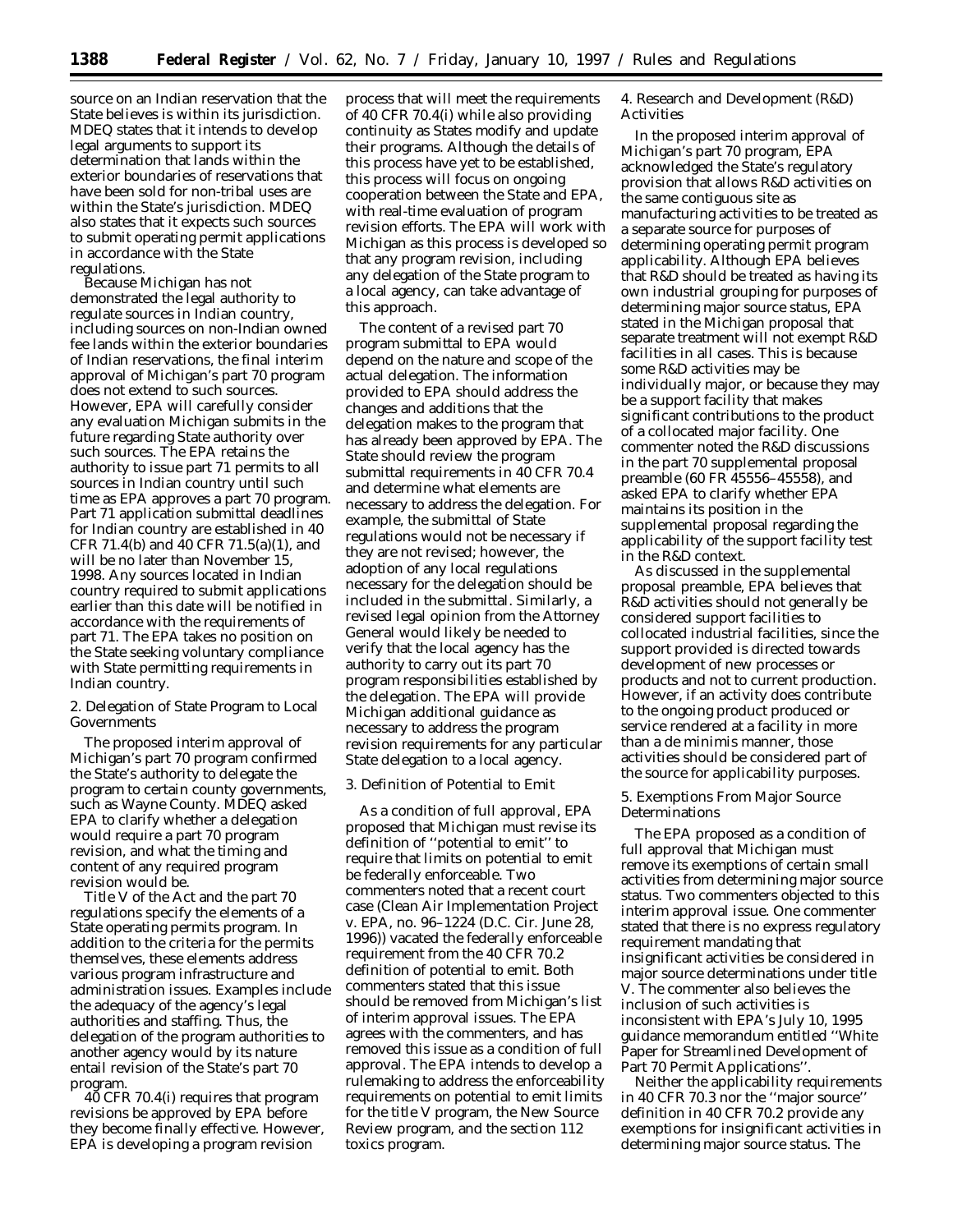concept of insignificant activities originates under 40 CFR 70.5(c), and only establishes reduced title V permit application requirements for activities defined as insignificant. 40 CFR 70.5(c) does not modify the title V applicability provisions, and specifically states that ''an application may not omit information needed to determine the applicability of, or to impose, any applicable requirement.'' In addition, the White Paper provides guidance on the permit application requirements for insignificant activities; it does not address major source applicability considerations.

One commenter expressed concern that counting insignificant activities in major source determinations would be very burdensome. The commenter was also concerned that the use of engineering judgement in determining emissions from insignificant activities does not provide sources sufficient certainty and protection from lawsuits. The EPA does not agree that the calculation of emissions from insignificant activities need be a burdensome and resource intensive task. As discussed in the proposed interim approval of Michigan's part 70 program, EPA expects that such emissions would only be examined in those cases where the insignificant activity emissions might impact whether the source is major. In addition, sources and permitting authorities have significant discretion in determining the rigor of analysis necessary for calculating insignificant activity emissions. Such analysis may not even need to be performed on a source by source basis, and could instead establish a general emission level for a particular insignificant activity that can be used for all sources. For example, a permitting authority could determine that sources may assume 1,000 pounds of emissions from a particular insignificant activity. With respect to the commenter's concerns about protection from lawsuits, EPA sees no distinction between the emissions calculations for significant activities and insignificant activities. For example, a source with a potential to emit that is just under a title V applicability threshold should do what is necessary to ensure that the source indeed is not subject to the operating permits program, as additional emissions from either significant or insignificant activities could make the source major.

Another commenter stated that Michigan's rule is consistent with the actual application of major source determinations made throughout the country, and commented that other States are not including insignificant

activities in determining applicability. The commenter also stated that there is no EPA guidance for determining emissions from such activities. The EPA is unaware of any other approved part 70 program that has regulatory exclusions for insignificant activities in determining a source's potential to emit. If EPA determines that a State's part 70 program is not being administered in accordance with part 70, EPA has the authority under 40 CFR 70.10 to require the State to correct the deficiencies. In addition, EPA has the authority to pursue enforcement actions against sources for violations of the Act, including the requirement to obtain a title V permit. With respect to the lack of EPA guidance for determining insignificant activity emissions, EPA generally issues emissions factor guidance on a source category basis. The EPA will consider developing guidance for any particular insignificant activities of concern that are not addressed in current guidance.

#### 6. Certification of Compliance

The EPA proposed a condition for full approval requiring Michigan to adopt statutory or regulatory authority that ensures permit applications include a certification of compliance and a statement of the methods used for determining compliance. MDEQ commented that it will work with EPA to resolve this issue during the interim approval period. The EPA also agrees to work with MDEQ to resolve this issue, and would like to clarify that this is a condition of full approval because it is not clear that the underlying State requirements legally obligate sources to include the compliance certification requirements in their permit applications.1

Another commenter commented that Michigan's program does require applications to include compliance certifications, and states that this issue should be deleted. The following analysis addresses the commenter's arguments.

40 CFR  $70.5(c)(9)(i)$  and (iv) require permit applications to include a statement of compliance for all applicable requirements. This statement must be certified by a responsible official in accordance with 40 CFR 70.5(d). Although Michigan's statute and regulations require applications to include a certification by a responsible official, they do not require applications to include a certified statement of

compliance for all applicable requirements.

 $40$  CFR  $70.5(c)(9)(ii)$  requires the compliance certification to include a statement of the methods used for determining compliance. Although section  $324.5507(1)(f)(ix)$  of Michigan's Natural Resources and Environmental Protection Act (NREPA) requires applications to include proposed compliance method information, the State provision does not associate this compliance method information to compliance certification requirements. The compliance certification provisions must therefore include a statement of the methods used for determining compliance. Of course, this does not preclude Michigan from expanding the scope of its current application requirement to serve this purpose if the State provides a means by which a source can certify that it made its compliance determination using its proposed compliance determination method.

40 CFR 70.5(c)(9)(iii) requires applications to include a schedule for submission of compliance certifications at least annually or more frequently if specified by the underlying requirement or the permitting authority. The EPA agrees that section  $324.5507(1)(d)$  of NREPA satisfies this requirement and is clarifying in the final condition of full approval that this provision is not an issue.

### 7. Definition of Emergency

The EPA proposed as a condition of full approval that Michigan revise its definition of emergency in section 324.5527(1) of NREPA to ensure that the State's definition is not broader than that provided by 40 CFR  $70.6(g)(1)$ . Two commenters disagreed with this condition of full approval. Both commenters stated that the Michigan definition is not broader, and only clarifies what could be considered ''sudden and reasonably unforeseeable events''. The EPA has reevaluated this issue and agrees with the commenters that the State definition of emergency meets the requirements of 40 CFR 70.6(g).

The additional language in the State definition of emergency includes the following as events that could be considered an emergency: ''war, strike, riot, catastrophe, or other condition as to which negligence on the part of the person was not the proximate cause''. These situations are eligible for the affirmative defense only if they meet all the provisions of 40 CFR  $70.6(g)$ . Specifically, such events must arise from sudden and reasonably unforeseeable events beyond the control

<sup>&</sup>lt;sup>1</sup> Despite this regulatory deficiency, the State application forms do include the compliance certification requirements.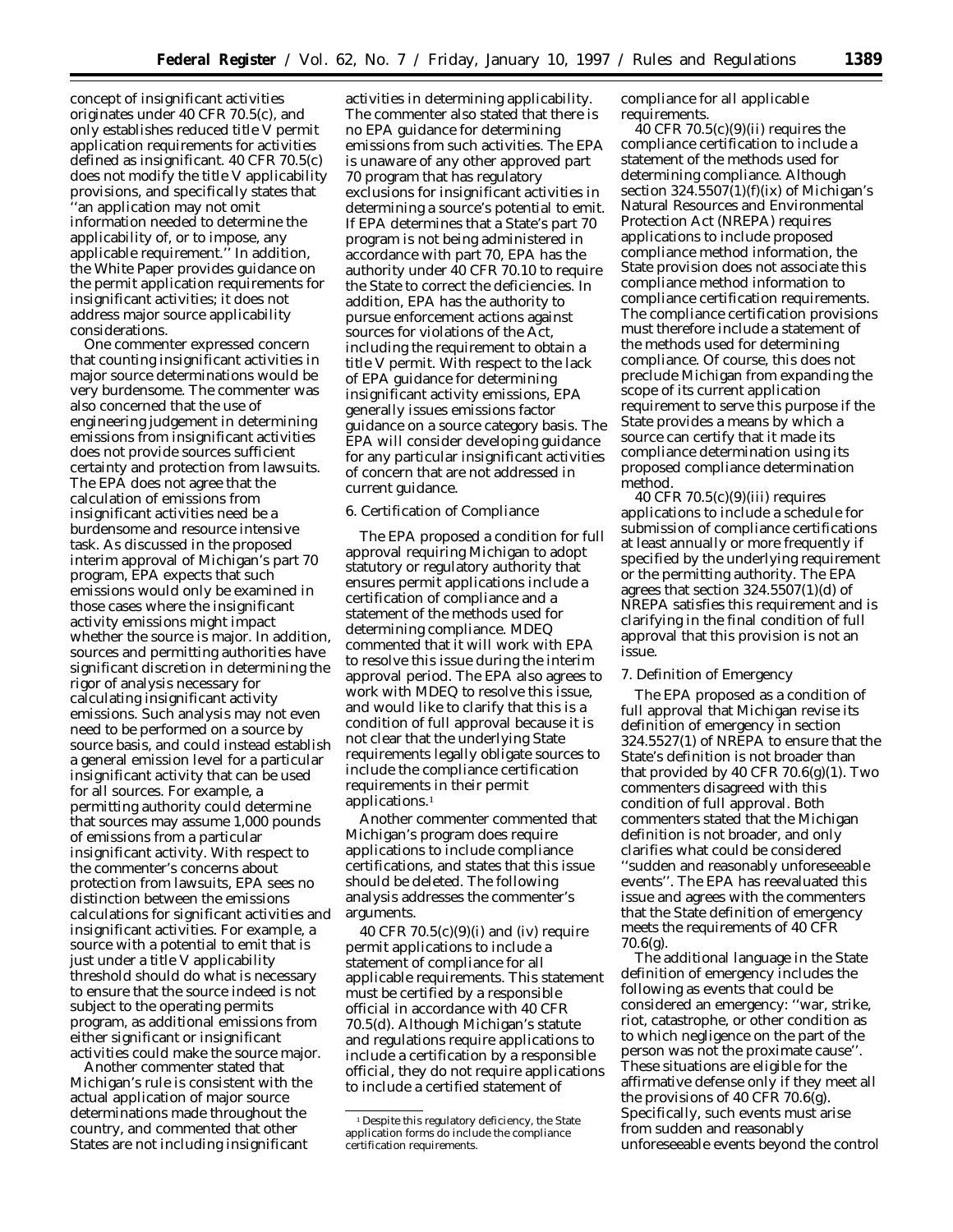of the source; require immediate corrective action to restore normal operation; and not include noncompliance to the extent caused by improperly designed equipment, lack of preventative maintenance, careless or improper operation, or operator error. Further, the emergency defense only applies to exceedances of technology based emission limitations that are due to unavoidable increases in emissions attributable to the emergency. These provisions are important qualifications, because the specific State examples would not qualify as emergencies in all situations. For example, exceedances at a source due to increased production would not qualify as an emergency even if the increase is due to additional demand caused by a strike at another source. Similarly, an exceedance at the source involved in a strike may not qualify as an emergency if the strike was not reasonably unforeseeable, or if the exceedance was not an unavoidable increase attributable to the strike. The EPA believes that the additional Michigan events are properly qualified because the State definition includes all of the requirements of 40 CFR 70.6(g). Therefore, EPA is removing this issue as a condition of full approval.

8. Source Category Limited Interim Approval

In its program submittal, the State of Michigan requested source category limited (SCL) interim approval of its 4 year permit issuance schedule. In the proposed interim approval notice for Michigan, EPA acknowledged Michigan's 4 year schedule as part of the State's permit fee sufficiency demonstration. However, EPA could only propose in the alternative the State's request for SCL interim approval because Michigan's regulations currently require a 3 year permit issuance schedule. MDEQ requested that EPA clarify the State's obligations for submitting a program revision once the 4 year schedule is incorporated into the State's regulations.

The EPA proposed SCL interim approval in the alternative so that a program revision would have been unnecessary if Michigan had been able to finalize and submit its rule revisions prior to this final action on Michigan's part 70 program. Because the State has not yet submitted the regulatory revision that would change the State permit issuance schedule from 3 to 4 years, this final action on Michigan's part 70 program fully approves the 3 year schedule contained in the current State regulations.

Once Michigan finalizes its 4 year issuance schedule, the State will be

obligated to submit a part 70 program revision to EPA for SCL interim approval. Although 40 CFR 70.4(i) requires that program revisions be approved by EPA before they become finally effective, EPA expects that it will be able to quickly process Michigan's request for SCL interim approval. If the final 4 year schedule is identical to the draft rule that EPA proposed for SCL interim approval, EPA will be able to finalize SCL interim approval without having to repropose the action. If there are changes to the schedule, EPA would still be able to expedite the SCL interim approval through a direct final action. As discussed above in section II.A.2., EPA is also developing a program revision process that may help expedite the program revision process for this situation.

9. Startup, Shutdown, and Malfunction (SSM) Provisions

The EPA proposed as a condition of full approval that Michigan revise its SSM provisions to be consistent with the emergency defense provisions in 40 CFR 70.6(g), or adopt an enforcement discretion approach consistent with the Act. Two commenters expressed concern with this interim approval issue. MDEQ disagreed that the SSM rules affect the State's ability to enforce the requirements of title V, but agreed to work with EPA to address the issue during the interim approval period. The EPA believes it is important that MDEQ and EPA work together during the interim approval period, and commits to working with MDEQ to address this and other interim approval issues.

Another commenter stated that EPA's consideration of Michigan's SSM rules is too inflexible, as the SSM rules provide an affirmative defense only in narrowly defined and highly prescriptive circumstances. The commenter also believes that EPA overlooked the potential for environmental benefits resulting from the SSM requirements to use good air pollution control practices and implement preventative maintenance and malfunction abatement plans. Irrespective of the control and work practice provisions that Michigan's SSM rules require for sources to be eligible for the affirmative defense, EPA has no authority under its part 70 rules to approve an affirmative defense that is less stringent than that contained in 40 CFR 70.6(g). The commenter extolled the benefits of the safeguards contained in Michigan's SSM rules, but did not offer anything to counter EPA's finding that these rules are broader than 40 CFR 70.6(g) and are therefore inconsistent with the federal rule. As discussed in

the Michigan proposal, however, EPA could also consider an enforcement discretion approach as a means for resolving this interim approval issue. Such an approach would allow Michigan to retain the specific SSM provisions that may provide environmental benefit.

The EPA would also like to clarify that the Michigan SSM regulations do not affect EPA's enforcement capabilities under the Act during the two year interim approval period. The EPA reserves the right to pursue enforcement of applicable requirements, in accordance with EPA's enforcement discretion policy, notwithstanding the existence of the State's SSM regulations. Similarly, the Michigan rules do not affect citizen suit rights under section 304 of the Act. The interim approval of Michigan's part 70 program establishes the mechanism for the State to issue federally enforceable part 70 permits; EPA will continue to implement the operating permits program in accordance with Title V of the Act and the implementing Federal regulations.

10. Environmental Audit Privilege and Immunity Law

The EPA proposed several conditions for full approval based on the enforcement deficiencies created by Michigan's Environmental Audit Privilege and Immunity Law (audit law), part 148 of NREPA. Four commenters disagreed with EPA's position that Michigan's audit law adversely affects Michigan's ability to comply with the enforcement requirements of part 70.2

MDEQ generally commented that Michigan's law does not affect the State's ability to enforce the requirements of title V. The Michigan State Senator sponsoring the bill that became Michigan's audit law also commented that the law does not adversely affect Michigan's authority to assure compliance with and enforce permits. Both commenters stated that regulated entities remain fully liable for any damages they cause, and self reporting data, agency inspections, and other information required by law is not privileged and remains available to the State and the public. However, both commenters supported the interim approval of Michigan's part 70 program, as it will allow the program to be implemented while EPA and MDEQ resolve these issues during the interim approval period.

For the reasons outlined in the Michigan proposal and as further discussed below, EPA remains

<sup>2</sup>One commenter also submitted comments on a fifth commenter's behalf.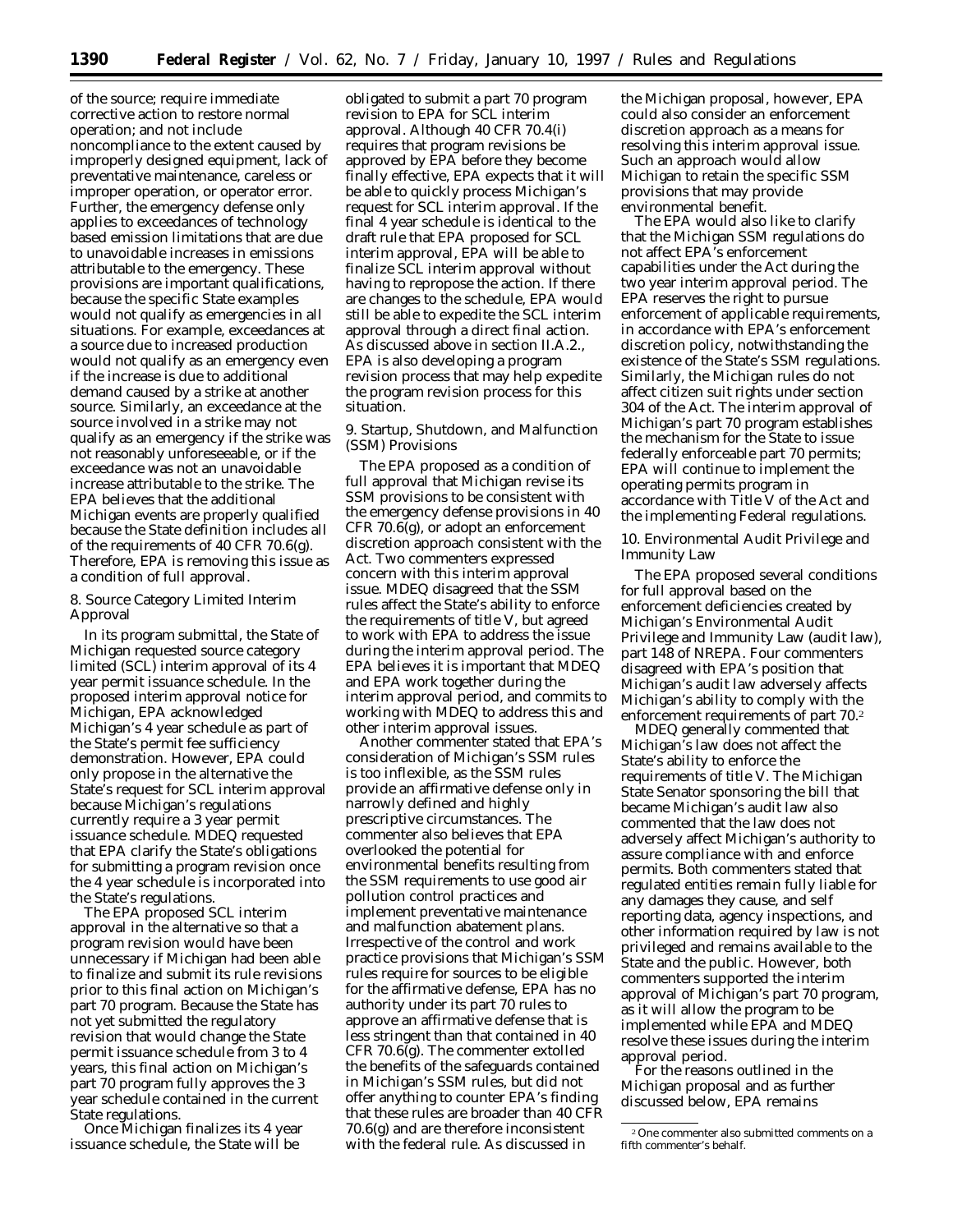concerned that Michigan's audit law affects the State's ability to meet the enforcement requirements of part 70. The EPA recognizes that Michigan may have a different interpretation of the provisions in the audit law, and has provided as an alternative condition for full approval that the State need only submit a revised title V Attorney General's opinion that addresses EPA's concerns and certifies that Michigan's operating permits program meets the part 70 requirements in light of the audit law. The EPA believes that a new Attorney General's opinion would be appropriate, as the Attorney General's opinion in the original program submittal to EPA was developed prior to the passage of the State audit law. The EPA appreciates Michigan's willingness to work with EPA during the interim approval period to resolve these issues.

The EPA also received extensive adverse comments from two law firms that represent nationwide trade organizations and industries. The following subsections address the issues raised by these commenters.3

*a. Effect of the Michigan audit law on Michigan's enforcement authority.*

The commenters stated that nothing in the Act or part 70 prohibits a State from establishing a new protection for audits, expanding existing privileges, providing an additional affirmative defense, or determining that criminal or civil prosecution is inappropriate in certain defined situations, such as those specified in the Michigan audit law.

The EPA disagrees. Section 502(b)(5)(E) of the Act lays out the minimum enforcement authorities which Congress required a State to have in order to secure Federal approval to implement and enforce a title V operating permits program. That section requires, as a condition of Federal approval, that a State have adequate authority to issue permits and assure compliance; to terminate or revoke such permits for cause; and to enforce permits, permit fee requirements and the requirement to obtain a permit, including authority to recover civil penalties in a maximum amount of not less than \$10,000 per day for each violation and to provide appropriate criminal penalties. The part 70 implementing regulations, at 40 CFR 70.11, elaborate upon those authorities.

Part 70 requires a State to have authority to issue emergency orders and seek injunctive relief (40 CFR 70.11(a) (1) and (2)), to assess civil and criminal penalties in a maximum amount of not less than \$10,000 per day per violation  $(40 \text{ CFR } 70.11(a)(3))$ , and to assess appropriate penalties (40 CFR 70.11(c)). Although neither title V nor part 70 expressly prohibits State audit privilege and/or immunity laws, the analysis in the proposed interim approval of Michigan's program shows how EPA believes the Michigan audit law interferes with Michigan's general enforcement authority and its civil penalty authority as required in title V and the part 70 implementing regulations so as to preclude full approval of Michigan's operating permits program.4 For example, as EPA explained in the Michigan proposal, the immunity provisions of the Michigan audit law alter and in fact eliminate the State's authority to recover *any* civil penalties under the circumstances identified in the State law. *See* 61 FR 32394–32395. Moreover, the privilege provisions of the Michigan audit law prevent the State from obtaining potentially important information on whether a civil or criminal violation occurred or has been corrected. If the State, by virtue of such laws, surrenders its ability to thoroughly investigate potential violations or its discretion to assess appropriate penalties in the face of violations, then the State's fundamental enforcement authority is significantly compromised. The EPA believes that this is the case with the Michigan audit law.

In a similar vein, the commenters argue that the State of Michigan has the general authorities enumerated in section 502(b)(5)(E) and 40 CFR 70.11 to enforce permits, permit fee requirements and the requirement to obtain a permit and to recover civil and criminal penalties in a maximum amount of not less than \$10,000 per day of violation, and that nothing in the text of section  $502(b)(5)(E)$  of the Act or the part 70 regulations authorizes EPA to consider the effect of State laws of general applicability on a State's title V civil and criminal enforcement authorities. The commenters further argue that the logical corollary of EPA's proposed action with respect to the Michigan audit law is that *every* State procedural and evidentiary rule must be evaluated and amended whenever EPA

believes that it could in some fashion, directly or indirectly, interfere with environmental enforcement.

Laws of general applicability are an appropriate subject for EPA review as is evident from the language of the part 70 regulations themselves. The regulations require that a State applying for a title V operating permits program include copies of ''all applicable State or local statutes and regulations including those governing State administrative procedures that either authorize the part 70 program *or restrict its implementation*.'' 40 CFR 70.4(b)(2) (emphasis added). The regulations also require a legal opinion from the State Attorney General asserting that the laws of the State provide adequate authority to carry out ''all aspects of the program.'' 40 CFR 70.4(b)(3). It is certainly EPA's expectation that, in issuing such a legal opinion, the Attorney General is certifying that no State laws, even laws of general applicability or laws of evidence, interfere with the State's authority to administer and enforce the title V program. *See* 59 FR 47105, 47108 (September 14, 1994) (requiring Oregon to revise or clarify meaning of criminal statute appearing to limit criminal liability of corporations as a condition of full title V approval); 59 FR 61820, 61825 (December 2, 1994) (accepting Oregon Attorney General's opinion regarding effect of statute).5

Both commenters also argued that the Michigan audit law does not interfere with the enforcement requirements of title V because it is qualified in a number of important respects. The commenters note that the Michigan audit law does not offer protection from disclosure for information obtained by observation, sampling, or monitoring by any regulatory agency; machinery and equipment maintenance records; information legally obtained independent of the environmental audit; and information required by law to be collected, developed, reported or otherwise made available to a government agency. *See* section

<sup>&</sup>lt;sup>3</sup>These commenters also commented on various EPA documents, including the memorandum entitled ''Effect of Audit Immunity/Privilege Laws on States' Ability to Enforce Title V Requirements'', April 5, 1996, and the policy entitled ''Incentives for Self-Policing: Discovery, Disclosure, Correction and Prevention of Violations'', December 22, 1995. These comments are addressed to the extent that they are relevant to EPA's action on Michigan's title V operating permits program.

<sup>4</sup> In addition, part 70 does not provide for any affirmative defenses beyond that provided by the emergency defense provisions in 40 CFR 70.6(g). See subpart II.A.9. of this notice regarding Michigan's affirmative defense for startups, shutdowns, and malfunctions.

<sup>5</sup>One commenter argues that section 116 of the Act bars EPA from seeking to preempt State audit privilege and/or immunity laws. Section 116 states that, subject to limited exceptions, nothing in the Act shall preclude or deny the right of any State to adopt or enforce emissions standards or limitations or requirements respecting the control or abatement of air pollution ''except where such emission standard or limitation is less stringent than required by the Clean Air Act.'' Such an interpretation would mean that EPA had no authority to disapprove any State enforcement provisions as a condition of title V approval. Section 502(b)(5)(E), which requires EPA to promulgate minimum enforcement authorities required for approval of a State title V program, clearly belies such an argument.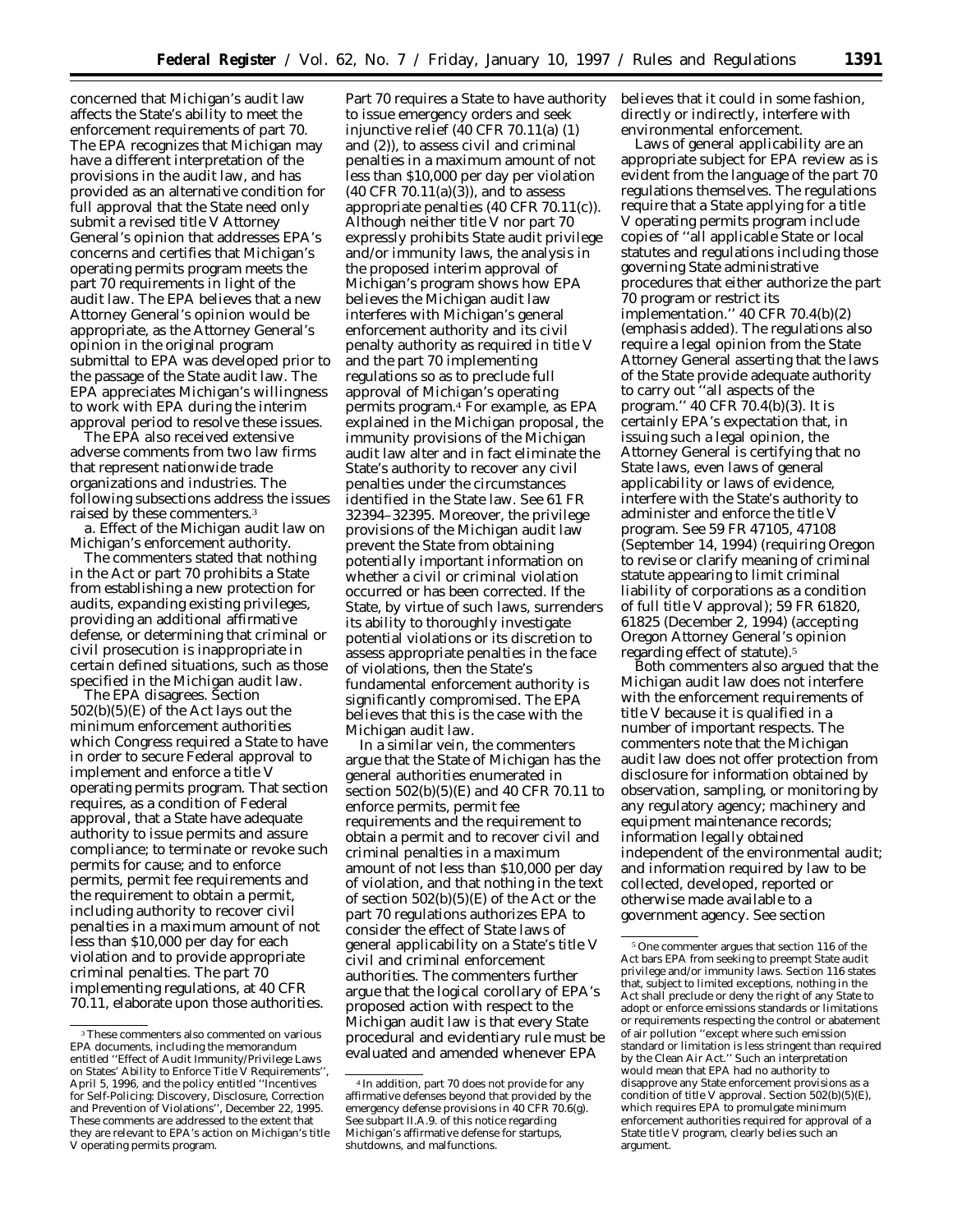14802(3), part 148 of NREPA. The commenters state that the privilege is further limited because it only applies to an environmental audit report as defined in the Michigan audit law. In addition, the commenters state that the immunity provisions in the Michigan audit law are limited by the provisions in section 14809 of NREPA, which, among other things, require the source to promptly disclose violations, make a good faith effort to achieve compliance, pursue compliance with due diligence, and promptly correct the noncompliance.

The EPA noted in the proposed interim approval of Michigan's program that, although the Michigan audit law appears to contain several exemptions from the otherwise broad scope of the privilege protection, EPA is unable to determine the extent to which the exemptions limit the application of the privilege. In other words, the extent to which evidence of violations of title V permits and permit program requirements would be exempted from the privilege provisions of the Michigan audit law is not clear. For example, the Michigan audit law appears to provide privilege protection for a source that determines through an environmental audit that it is operating without a title V permit. This violation appears eligible for the privilege because part 70 does not have any source notification requirements prior to the submittal of the permit application that would exclude this violation from the privilege provisions. The EPA does not agree with the commenters' assertion that the privilege is further limited by the definition of an environmental audit report. The Michigan audit law broadly defines such a report to include any documents created as a result of an environmental audit, such as supporting information and implementation plans that address correcting violations and improving current compliance. In addition, the Michigan audit law's exemptions from privilege protection do not appear to apply to the penalty immunity in section 14809, part 148 of NREPA. Therefore, it appears that any violation discovered during an environmental audit, regardless of whether it is eligible for the privilege, is eligible for the immunity as provided in section 14809. Despite the limitations on the scope of the State's immunity provisions imposed by the requirement that disclosure be ''voluntary'', EPA believes that application of the immunity provisions is so broad that it potentially could apply to any title V violation. Because the privilege and immunity exemptions could apply to

title V requirements, EPA must therefore infer that there could be violations at a title V source discovered through an environmental audit that would be entitled to the privilege or immunity provided by the Michigan audit law. The EPA again notes that Michigan may have a different interpretation of its audit law, in which case an Attorney General's opinion may help to resolve these interim approval issues.

The commenters also take issue with EPA's interpretation of the title V and part 70 requirements for enforcement authority, as evidenced in the April 5, 1996 memorandum entitled ''Effect of Audit Immunity/Privilege Laws on States' Ability to Enforce Title V Requirements'' (hereinafter, the ''April 5 Title V Memorandum'') and the proposed interim approval of Michigan's part 70 program. The commenters argue that EPA's interpretation and application of the title V enforcement requirements improperly interferes with the States' role as independent sovereigns, improperly divests States of their primary responsibility for implementing and enforcing the Act, and conflicts with the Clinton Administration's stated policy to allow States to experiment with alternative approaches to achieve environmental protection. The commenters further argue that the determination of the Michigan legislature that criminal or civil penalties are inappropriate under the circumstances set forth in the Michigan audit law is within the statutory boundaries and flexibility provided by the Act. The commenters continue that the immunity provisions of the Michigan audit law reflect the Michigan legislature's judgment as to the ''appropriate'' penalty for companies that voluntarily disclose and correct instances of environmental noncompliance and reflect a reasonable allocation of the State's enforcement resources.

The EPA agrees that, in enacting the Act, Congress believed that States and local governments should have the primary responsibility for controlling air pollution at its source. *See* Section 101(a)(3) of the Act. The EPA also agrees with the commenters that the States are to be given broad flexibility to select alternative means to achieve the minimum Federal requirements established in the Act by Congress and by EPA in the part 70 regulations, and fully supports State experimentation to achieve greater compliance with environmental laws. Such flexibility and experimentation, however, must be, as the commenters acknowledge, *within* the bounds of the statutes enacted by

Congress and the implementing regulations promulgated by EPA. It cannot cancel out the requirement that States must meet some minimum Federal requirements as a condition of Federal approval of their programs.

In the case of the operating permits program, those minimum Federal requirements are set forth in title V and the part 70 regulations. It is these requirements that EPA is insisting that the State of Michigan meet as a condition of full approval of its title V program. In short, EPA does not believe that the Michigan title V program is within the statutory boundaries established by Congress or the flexibility provided by the Act because the Michigan audit law would limit the enforcement authority Congress and EPA required States to have as a condition of Federal approval.

Moreover, the commenters' argument that the Michigan audit law governs areas of law traditionally committed to States in their role as independent sovereigns—if taken to its logical conclusion—would mean that a State could not be required to have any civil or criminal penalty authority to get approval for a title V program. It is an argument that goes to the validity of section 502(b)(5)(E) and 40 CFR 70.11 themselves and therefore is untimely in this context. As stated above, Congress through title V, and EPA through the part 70 implementing regulations, required States to satisfy certain minimum requirements for enforcement authority as a condition of Federal approval of a Clean Air Act operating permits program. By conditioning full approval of the Michigan title V program on changes to the Michigan audit law or a demonstration by the State satisfactory to EPA that the Michigan audit law does not interfere with the enforcement requirements of title V, EPA is simply seeking to assure that Michigan has the required enforcement authorities before receiving Federal approval of its program. *Cf. Commonwealth of Virginia* v. *Browner,* 80 F.3d 869, 880 (4th Cir. 1996) (in rejecting Virginia's argument that requiring the State to change its judicial standing rules as a condition of title V approval violated State's sovereignty, the Court stated: ''Even assuming *arguendo* the accuracy of Virginia's assertion that its standing rules are within the core of its sovereignty, we find no constitutional violation because federal law 'may, indeed, be designed to induce state action in areas that would otherwise be beyond Congress' regulatory authority.''' *citing FERC* v. *Mississippi,* 456 U.S. 742, 766 (1982)).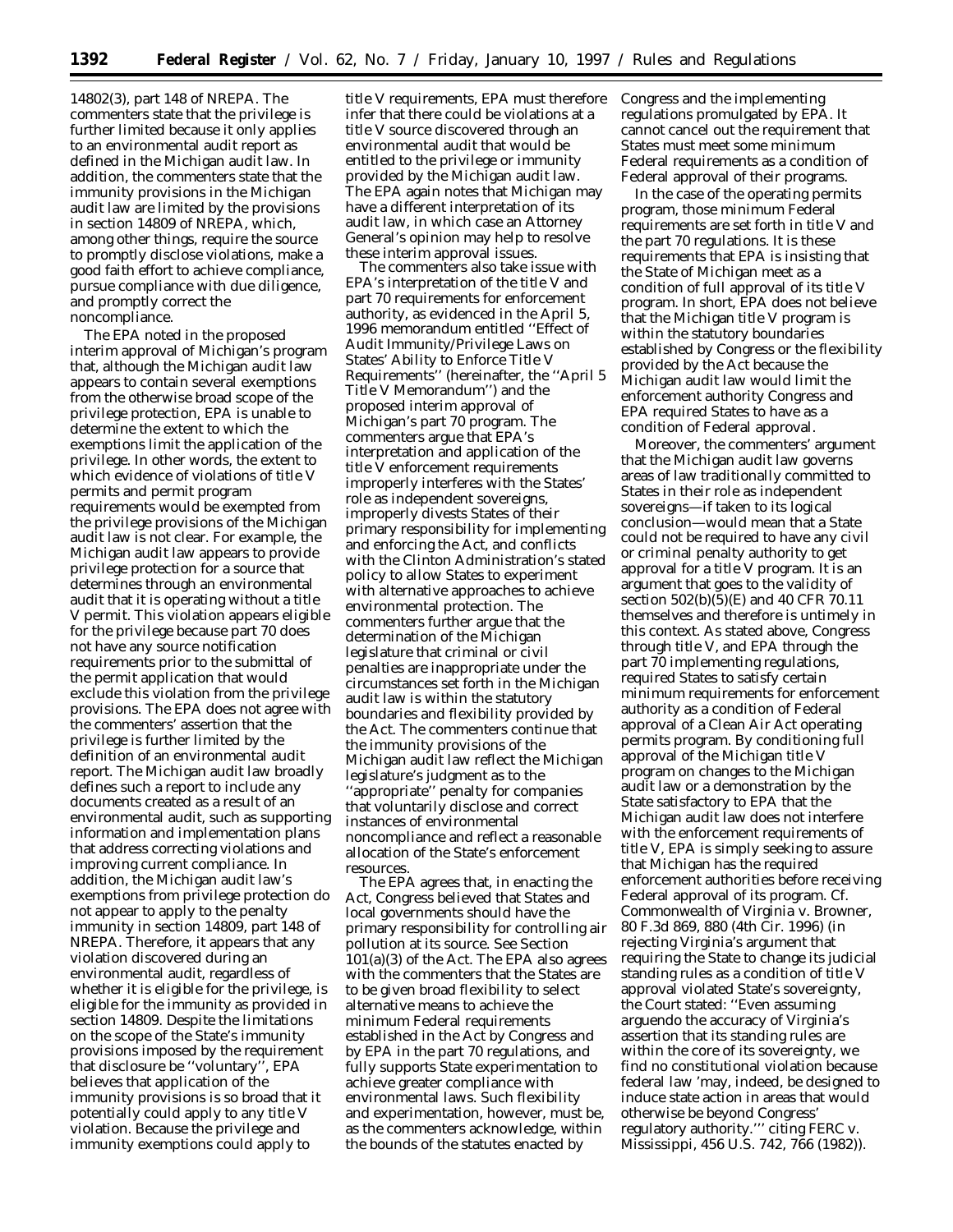The commenters also assert that EPA's use of its title V program approval authority to ''force'' States to modify their audit privilege and/or immunity legislation is contrary to Congress' general expression of intent against the automatic use of audit reports for enforcement of the Act, as expressed in the Joint Explanatory Statement of the Conference Committee Report for the 1990 Amendments. S. Conf. Rep. 101– 952, 101st Cong. 2d Sess. 335, 348 (Oct. 26, 1990), *reprinted in* Legislative History at 941–42, 955, 1798. The commenters further assert that Michigan's decision to provide qualified audit immunity is consistent with that Congressional intent.

As an initial matter, EPA disagrees that it is using the title V approval process to ''force'' States to modify their audit legislation. Instead, as stated above, EPA is simply analyzing to what extent the audit privilege and/or immunity laws of a particular State compromise the enforcement authorities required by Congress in title V and interpreted by EPA through the part 70 regulations, as a condition of Federal approval of the State's operating permits program.

With respect to the issue of Congress' intent, the language from the Conference Report cited by the commenters does not clearly express a desire that audit reports not be used for enforcement of the Act requirements. Rather, the text expresses some general support for the concept of auditing and a desire that the *criminal penalties* of section 113(c) ''should not be applied in a situation where a person, acting in good faith, promptly reports the results of an audit and promptly acts to correct any deviation. Knowledge gained by an individual solely in conducting an audit or while attempting to correct deficiencies identified in an audit or the audit report should not *ordinarily* form the basis for intent which results in criminal penalties.'' (emphasis added). The legislative history merely indicates that the circumstances involving violations discovered through an audit report and voluntarily disclosed by the company will generally not meet the requirements for criminal liability. Importantly, Congress did not in any way suggest that a company which selfdisclosed violations discovered through an environmental audit should be immune from civil penalties. In any case, when Congress amended the Act in 1990, there were no audit privilege and/or immunity laws on the books in any State. Any legislative history on auditing and enforcement from that period must be read in light of that reality. EPA does not believe Congress

intended that the growth of environmental auditing—in itself a laudable goal fully supported by EPA comes at the expense of the enforcement of environmental laws. 6 If Congress had wished to give special status to selfdisclosed violations detected during an environmental compliance audit or to prohibit the use for general enforcement purposes of audits conducted under the Act and EPA approved programs, Congress could have done so in the language of the 1990 amendments. If anything, the legislative history of the Act is evidence of Congress' intent that such incentives for audits should be a basis for the exercise of prosecutorial discretion, and not a legislative grant of immunity or protection from disclosure.

The commenters also argue that Congress intended to vest the States with discretion in enforcing title V permit requirements and that the part 70 regulations merely provide that penalties assessed under a title V program must be ''appropriate'' to the violation. Nothing requires a State to obtain a penalty for every violation or prohibits a State from rewarding good actors who identify, disclose and correct violations, the commenters continue.

The EPA agrees that a State is not required to collect a penalty for every violation or is precluded from using its discretion to reward companies that conduct environmental audits and disclose and correct any violations discovered through such an audit. The EPA disagrees, however, that the only inquiry for title V approval is whether a State has authority to assess ''appropriate'' penalties. The part 70 regulations first state that civil and criminal fines must be recoverable ''in a maximum amount of *not less than \$10,000 per day per violation.*'' 40 CFR  $70.11(a)(3)(i)$ –(iii) (emphasis added). 7

7One commenter appears to assert that a State need only have the authority to assess ''appropriate'' criminal penalties. In doing so, the commenter ignores the clear language of the part 70 regulations. Section 502(b)(5)(E) requires States to have authority to ''recover civil penalties in a maximum amount of not less than \$10,000 per day for each violation, and provide appropriate criminal penalties.'' In promulgating part 70, EPA determined that to provide ''appropriate criminal penalties'' for purposes of title V approval, a State must have authority to issue criminal penalties in a maximum amount of not less than \$10,000 per day per violation. *See* 40 CFR 70.11(a)(3)(ii) and (iii). If the commenter believes that the enforcement authorities enumerated in the part 70 regulations, including the requirement for criminal penalty authority of up to \$10,000 per day per violation, are excessive or in any way inconsistent with the

Section 70.11(c) then provides that ''[a] civil penalty or criminal fine assessed, sought, or agreed upon by the permitting authority under paragraph (a)(3) of this section shall be appropriate *to the violation.*'' (emphasis added). By interpreting title V and part 70 to require only that States have authority to assess ''appropriate'' penalties, the commenters are reading out of the regulations the independent requirement that States have the authority to assess civil and criminal penalties of an amount not less than \$10,000 per day per violation. Read together, 40 CFR 70.11(a)(3) and 70.11(c) require that a State have authority to assess a civil or criminal penalty of up to \$10,000 per day per violation and that, in addition, the penalty assessed in any particular case be ''appropriate'' to the violation at issue. Thus, EPA agrees with the commenters that it is within Michigan's discretion not to impose the statutory maximum penalty for violations as to which a lesser penalty is appropriate or to determine that criminal or civil prosecution is inappropriate under the facts and circumstances of a particular case so long as the State has the *authority* to assess penalties for each day of violation. The legislative history cited by the commenters in support of their position is, in fact, consistent with EPA's position on this issue. *See* Legislative History at 5815 (''states are not going to be required to impose these minimum fines of \$10,000 for permit violations. Instead, the bill is revised to make clear that states shall ensure that they have the *authority* to impose this. It is not mandated, it is authority.'') (emphasis added).

Several commenters stated that section 113(e) of the Act only sets forth penalty factors that EPA or a Federal court must consider in imposing civil penalties for noncompliance with the Act, that section 113(e) has no bearing on EPA's authority to approve or disapprove State title V programs, and that nothing in section 113, title V or part 70 authorizes EPA to condition approval of a State's title V permit program on the State's ability to consider penalty factors comparable to those set out in section 113(e). The commenters further assert that, although section 113(e) is inapplicable, section 113(a) authorizes EPA in certain defined circumstances to take appropriate action, namely, filing an action against a facility where EPA believes the State's response was inadequate. This back-up

<sup>6</sup>That distinction is also reflected in EPA's Self-Disclosure policy, which offers significant incentives for businesses to audit and self-disclose violations, while at the same time retaining safeguards to ensure the protection of public health and the environment.

statutory authorities, the commenter should have challenged the part 70 regulations at the time of promulgation in 1992.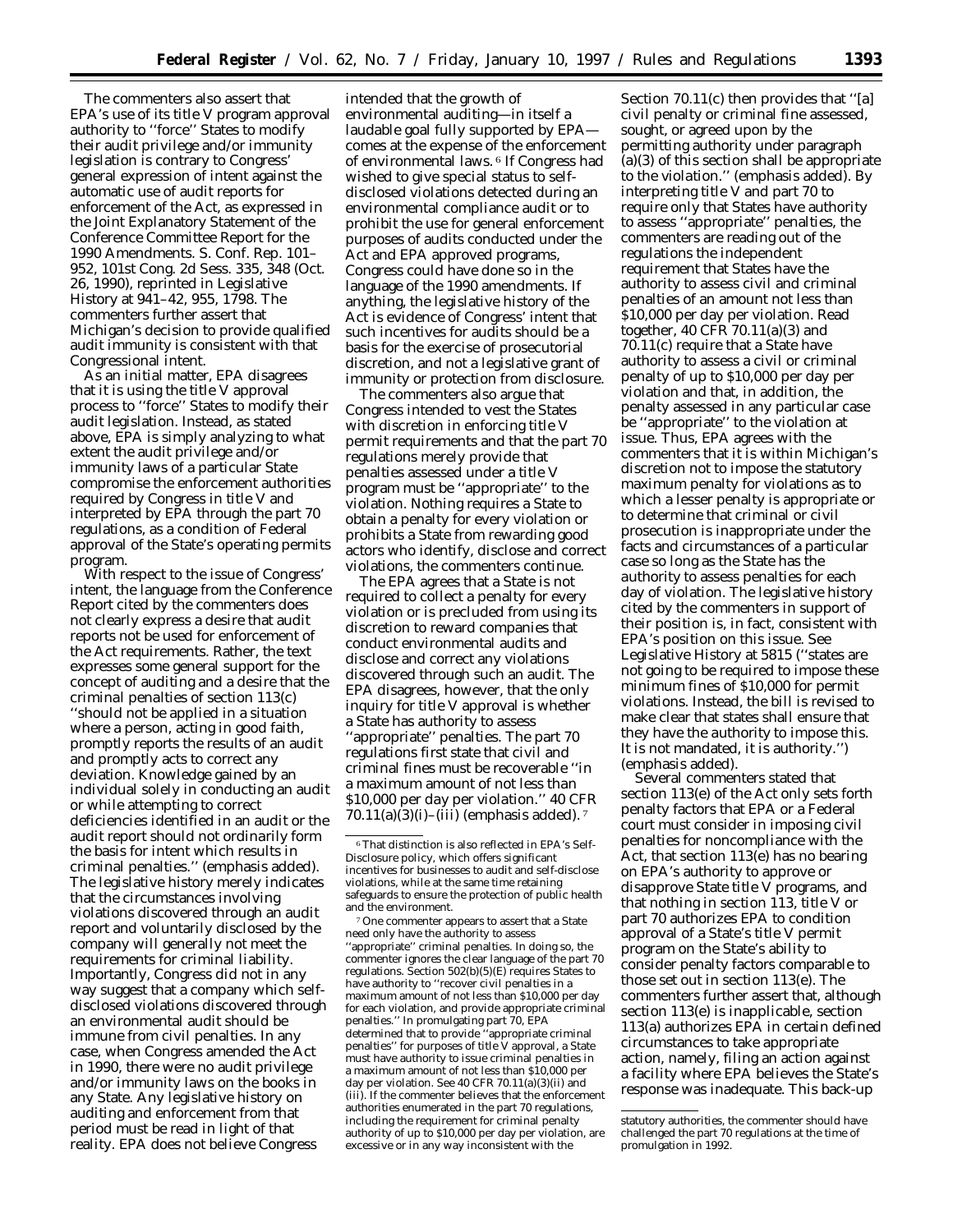authority, and not wholesale invalidation of a State's title V permits program, the commenters continue, is EPA's tool for ensuring to its own satisfaction that State audit legislation does not allow egregious Act violations to go unsanctioned. In any event, one commenter asserts that the Michigan audit law does take into account a violator's full compliance history in establishing the disclosure and immunity provisions.

The EPA agrees that the purpose of section 113(e) is, as the commenters assert, to set forth factors which EPA and the Federal courts must consider in assessing civil penalties under the Act. The EPA believes, however, that the section 113(e) factors can also serve as guidance in determining what civil penalty authority is minimally necessary in a State title V program.

In order for a State to have the authority to assess penalties that are ''appropriate'' to the violation in any particular case as required by 40 CFR 70.11(c), a State must have, in addition to the authority to assess a penalty of at least \$10,000 per day per violation, the authority to consider mitigating or aggravating factors. In enacting section 113(e), Congress set forth factors it believed EPA and Federal judicial and administrative courts should consider in determining an appropriate penalty under the specific facts and circumstances before it. Although EPA believes that the factors enumerated by Congress in section 113(e) are the most fundamental, EPA believes that States may consider other factors as well. To the extent that a State has surrendered its ability to consider factors such as those set forth in section 113(e), EPA believes that a State does not have adequate authority, on a case-by-case basis, to collect penalties that are 'appropriate'' to the violation, as required by 40 CFR 70.11(c).

Industry commenters argue that since the section 113(e) factors do not apply to State programs, it must follow that Congress did not prescribe factors a State must apply in assessing ''appropriate'' penalties under title V, and that a State must therefore be given full approval as long as it possesses ''appropriate'' enforcement authority. As explained above, the question for EPA at the program approval stage is not how the State will exercise its enforcement discretion to assess penalties in any particular case. Rather, it is whether the State has sufficient authority to assess appropriate penalties in every case. Before granting full approval to a title V program, EPA must ensure, first, that the State has the general authority to assess penalties up

to the amounts specified in section 70.11. The EPA must also ensure that the State has authority to consider factors, similar to those in section 113(e), such that the penalty actually assessed in any case may be appropriate to the violation. Because the immunity provisions of the Michigan audit law preclude the State from considering the factors set forth in section 113(e) or any other factors in determining an ''appropriate'' penalty in cases in which the source has disclosed and corrected violations discovered in an environmental audit, EPA believes that Michigan lacks this authority. The EPA also disagrees with the commenters' assertion that EPA's sole remedy where EPA believes a State does not have adequate enforcement authority is to take its own enforcement actions to address violations in that State. Although EPA does file Federal actions where the State fails to take enforcement action or where State action is inadequate to address a particular violation, before approving a State title V program EPA must also ensure that the State has demonstrated the capacity to administer and fully enforce the program as required by law and regulation. If Federal action were the only remedy for situations in which a State does not possess adequate enforcement authority, there would have been no need for Congress to direct EPA to promulgate rules setting forth minimum enforcement requirements for Federal approval of a State operating permits program. *See* 59 FR 61825 (rejecting similar comment in acting on Oregon's title V program).

Finally, regardless of one commenter's assertion that the Michigan audit law does take into account a violator's full compliance history in establishing the disclosure and immunity provisions, it is EPA's position that the Michigan audit law nonetheless prevents consideration of other critical factors in determining appropriate civil penalties, including but not limited to serious harm or risk of harm to the public or the environment, and substantial economic benefit to the violator. To the extent the Michigan audit law prevents consideration of mitigating or aggravating factors, EPA believes that Michigan has surrendered its authority to assess appropriate penalties as required by section  $502(b)(5)(E)$  of the Act and 40 CFR 70.11.

The commenters stated that EPA's approach on State audit privilege and/ or immunity laws is bad policy and not supported by empirical evidence. The commenters expressed strong support for environmental auditing as a means

of obtaining compliance with increasingly complex environmental requirements. These commenters argue that EPA's reaction against such audit statutes is a ''knee-jerk'' reaction that ignores the potentially huge benefits that these laws offer. EPA has wrongly concluded, the commenters continue, that the existence of a limited and qualified affirmative defense to penalties for violations discovered through environmental audits and protection for information in audit reports weakens Michigan's authority to enforce the law or to ensure compliance, and that the evidence to date in other States with such laws shows in fact that audit privilege and/or immunity legislation encourages self-correction and increased compliance. At the same time, the commenters argue, EPA has not cited to any specific instance in which the Michigan audit law or some other State audit privilege and/or immunity law has compromised or inhibited enforcement of the Act or a title V permit program.

The EPA has expressed strong support for incentives which encourage responsible companies to audit to prevent noncompliance and to disclose and correct any violations that do occur. *See, e.g.,* EPA's Self-Disclosure Policy. The issue involved in this **Federal Register** action, however, is not whether environmental auditing is good or bad policy. Rather, the issue is whether the Michigan audit law, in offering privilege and immunity to companies conducting environmental audits, so deprives the State of its authority to take enforcement action for violations of title V requirements such that the State does not have the necessary authority required for full title V approval.

Moreover, EPA believes that it is premature at this point to expect significant empirical evidence to document whether environmental audit privilege and/or immunity laws enhance or impede environmental compliance. Most of the State audit statutes are little more than one year old and only a few States have issued permits under approved title V programs. In any event, EPA is aware of several on-going environmental enforcement actions in certain States with audit privilege and/or immunity laws in which the audit privilege appears to be interfering with prosecutors' efforts to obtain and utilize certain evidence. 8

<sup>8</sup>The confidentiality prerequisites that attach to all on-going enforcement actions, however, prevent the Agency from revealing additional details at this time.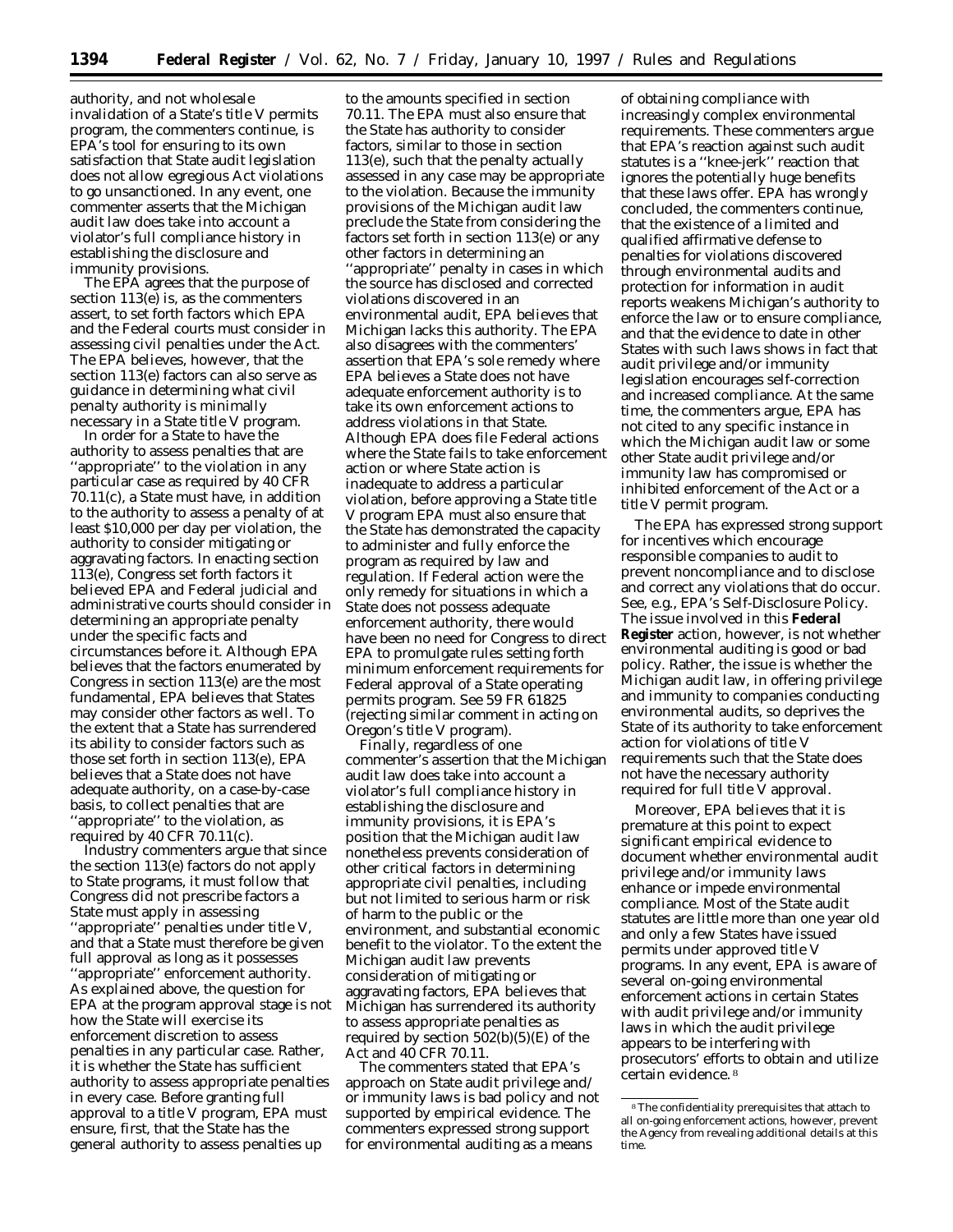The commenters go on to argue that the reasoning set forth in the April 5 Title V Memorandum and the proposed interim approval of Michigan's program could have far-reaching and unintended effects on the relationship between EPA and States in the implementation of the Act and other environmental laws such as approvals of State Implementation Plans and State programs under the Clean Water Act and Resource Conservation and Recovery Act.

The EPA agrees that the rationale behind the April 5 Title V Memorandum and EPA's action on the Michigan title V program has implications for other Federal programs delegated to the States. Because of that, the Agency has for some months been analyzing the effects of State audit privilege and/or immunity laws on enforcement authorities under the Clean Water Act, the Resource Conservation and Recovery Act, and other statutes. The rationale behind the April 5 Title V Memorandum and EPA's action on the Michigan title V program as it relates to the Michigan audit law, however, is dictated not by political or policy considerations, but rather by statutes and regulations that were finalized after public notice and comment.

The commenters also stated that EPA's proposed interim approval of Michigan's program based on the Michigan audit law is inconsistent with existing EPA and Department of Justice (DOJ) enforcement policies, which reflect the appropriateness of limiting enforcement discretion. The commenters point to ''Factors in Decisions on Criminal Prosecutions for Environmental Violations in the Context of Significant Voluntary Compliance or Disclosure Efforts by the Violator,'' DOJ, July 1, 1991; ''The Exercise of Investigative Discretion'', EPA, January 12, 1994; ''Policy on Flexible State Enforcement Responses to Small Community Violations'' EPA, November 1995 (''EPA Policy on Small Communities''); ''Policy on Compliance Incentives for Small Businesses,'' EPA, May 1996; and EPA's Self-Disclosure Policy.

There is an important distinction between the policies cited by the commenters, which adopt an ''enforcement discretion'' approach, and the Michigan audit law.9 The EPA and DOJ have announced policies guiding the exercise of their enforcement discretion under certain narrowly defined circumstances, while preserving

the underlying statutory and regulatory authority.10 State audit privilege and/or immunity laws, such as the Michigan audit law, by contrast, constrain enforcement discretion as a matter of law, impermissibly surrendering the underlying statutory and regulatory enforcement authorities required for Federal approval of the State programs.

Both commenters stated that EPA's proposed action on the Michigan program is inconsistent with several previous title V approvals where audit privilege and/or immunity legislation has not posed a bar to full approval. As examples of previous title V approvals which the commenters believe are inconsistent with EPA's proposed action on the Michigan program, as it relates to the Michigan audit law, the commenters cite to EPA's action on the Oregon, Kansas and Colorado title V programs. Relying on the recent Ninth Circuit decision in *Western States Petroleum Association* v. *EPA,* 87 F.3d 280 (9th Cir 1996) (''WSPA''), the commenters state that, where EPA is departing from a prior course of action, more is required of the Agency than conclusory statements concerning the potential impact of the Michigan audit law on the State's title V enforcement authority. Instead, the commenters argue that EPA must provide a basis for deviating from its earlier approaches in Oregon, Kansas and Colorado.

As an initial matter, EPA notes its action on Michigan's title V program is consistent with its action on the Texas title V program, 61 FR 32693, 32696– 32699 (June 25, 1996) (final interim approval), and the Idaho title V program, 61 FR 64622–64635 (December 6, 1996) (final interim approval). Moreover, EPA has notified the States of Ohio, Arizona, and Florida that audit privilege and/or immunity laws that these States have enacted or are contemplating enacting could interfere

with the enforcement requirements of title V and part 70.

With respect to the three programs cited by the commenters as inconsistent with EPA's proposed action on the Michigan program, EPA is still in the process of reviewing the audit privilege and/or immunity statutes in Oregon, Kansas and Colorado and their effects on the title V enforcement requirements in those States in order to determine whether EPA acted inconsistently in approving those programs. If EPA determines that it acted inconsistently, EPA intends to take appropriate action to follow the *WSPA* Court's mandate that EPA act consistently or explain any departures.

Finally, one commenter challenges the April 5 Title V Memorandum itself arguing that the guidance document imposes requirements on EPA approval of a State operating permits program in addition to those required by section  $502(b)(5)(E)$  of the Act and the part 70 rules. Because the April 5 Title V Memorandum sets additional substantive and binding standards for approval of State title V operating permits programs not included in the part 70 regulations, the commenter continues, the guidance is a rule disguised as guidance and must be promulgated in accordance with the Administrative Procedures Act. This requires, among other things, public notice and comment.

The EPA disagrees. The April 5 Title V Memorandum does not, as the commenters assert, ''purport to change fundamentally the requirements in section 70.11 by adding provisions that (1) effectively prohibit a state from adopting an audit protection or immunity law and (2) impose at least four new penalty criteria.'' Rather, the guidance simply recounts and reiterates existing statutory and regulatory requirements for enforcement authority under the title V program and shows how audit privilege and/or immunity laws may prevent a State from meeting those requirements. It creates no new ''substantive and binding standards'' for approval of title V programs, and therefore is not subject to notice and comment rulemaking of the Administrative Procedures Act.11

<sup>9</sup> In addition, the criminal enforcement policies noted by the commenters are irrelevant, as Michigan's audit law does not create deficiencies in the State's part 70 criminal enforcement penalty authority.

<sup>10</sup>Although the EPA Policy on Small Communities does encourage States to provide small communities an incentive to request compliance assistance by waiving all or part of a penalty under certain circumstances, it does not provide an unqualified waiver of civil penalties. The policy directs States to assess a small community's good faith and compliance status before granting any relief from penalties and identifies a number of factors that a State should consider in determining whether relief from civil penalties is appropriate in the particular circumstances. In addition, EPA's Policy on Small Communities directs a State to consider the seriousness of the violation. *See* EPA's Policy on Small Community Violations, page 4. Although the policy does not direct the State to consider economic benefit in determining the appropriate enforcement response, the policy is available only to those small communities that are financially unable to satisfy all applicable environmental mandates without the State's compliance assistance.

<sup>&</sup>lt;sup>11</sup> One commenter also stated that EPA expressly recognized in its earlier approval of the Oregon title V program that EPA would have to use rulemaking to modify its part 70 rules before EPA could prohibit States from adopting audit privilege and/ or immunity laws. The commenter misstates the Agency's position. As an initial matter, the Oregon audit statute, Oregon Revised Statute 468.963, contains only an audit privilege and does not contain an immunity provision. In proposing interim approval of the Oregon title V program, EPA Continued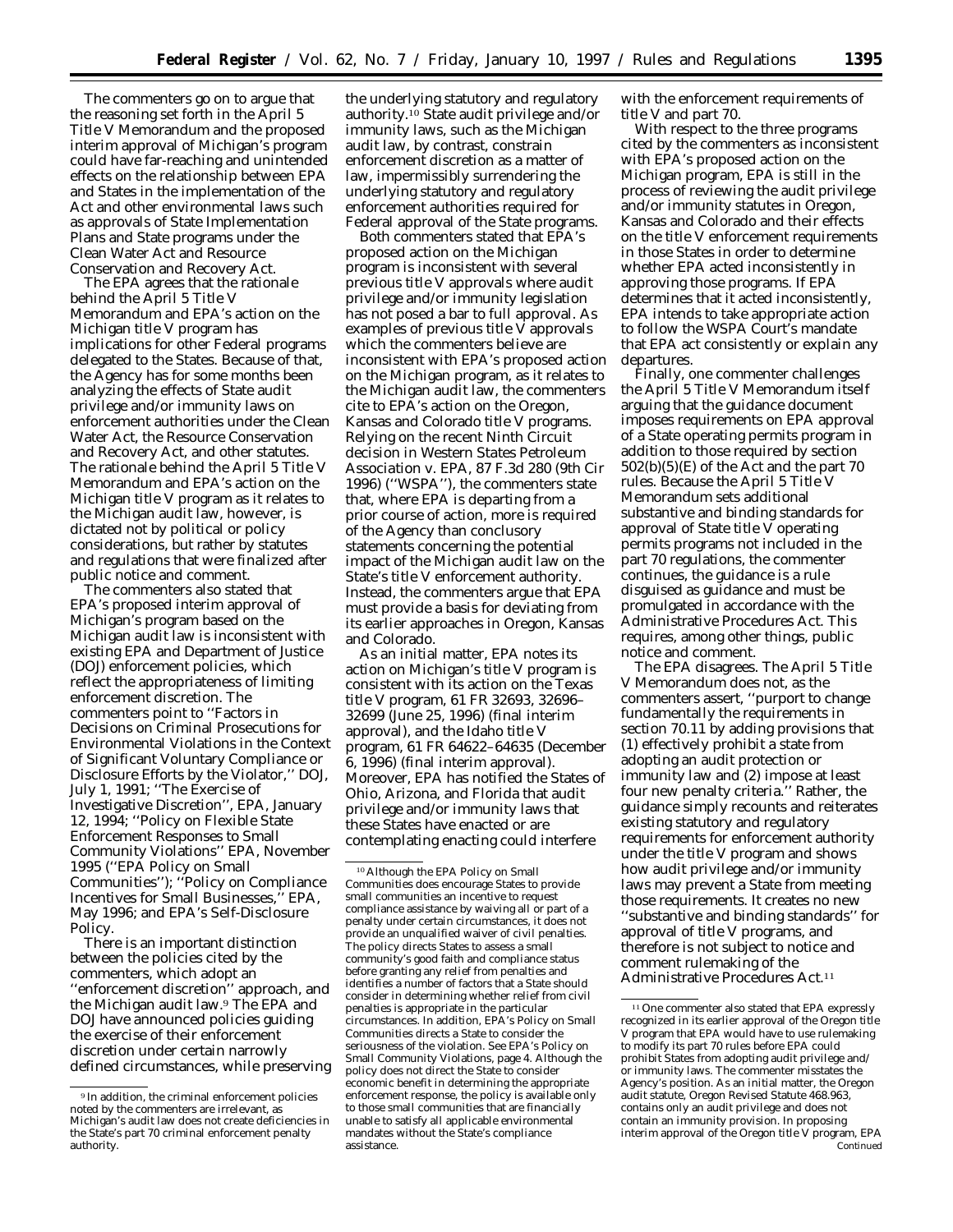Moreover, in explaining why the Michigan audit law precludes full approval, EPA is relying on the requirements of title V and part 70 themselves, and not the April 5 Title V Memorandum. Finally, EPA's application of the title V and part 70 enforcement requirements to the specific circumstances before EPA in the case of the Michigan audit law is subject to notice and comment rulemaking.12

*b. Additional concerns regarding the effect of the privilege provisions of the Michigan audit law on the State's enforcement authority*. Both commenters disagreed with EPA's position that the Michigan audit law contains a privilege for environmental audit reports which impermissibly interferes with the enforcement requirements of title V and part 70. The commenters note that the Michigan audit law does not prohibit the State from gaining access to underlying data not prepared for or during the audit.

12EPA also disagrees with one commenter's assertion that the Congressional review provisions of Subtitle E of the Small Business Regulatory Enforcement Fairness Act of 1996, P.L. 104–121 (SBREFA), requires EPA to submit the April 5 Title V Guidance Memorandum to Congress. EPA does not believe that April 5 Title V Memorandum is subject to Congressional review under SBREFA because it is not a rule and it does not substantially affect the rights or obligations of a nonagency party. Even if the Memorandum were subject to review, EPA has not relied on that Memorandum as a basis for this action. Therefore, any procedural defect with respect to the April 5 Title V Memorandum would be irrelevant to the legal sufficiency of this action.

As discussed in the proposed interim approval of Michigan's part 70 program, EPA believes that the Michigan audit law prevents the State from requiring an owner or operator to produce an environmental audit report under the State's general information gathering authority. Although a source must voluntarily disclose the relevant portions of the audit report in order to obtain immunity from civil penalties, an owner or operator can hold as privileged audit reports containing information on violations in the hopes that the violations will not otherwise come to the attention of the State agency. Further, a source can rely on the privilege provisions to avoid disclosing criminal violations, as the Michigan audit law does not provide immunity for disclosed criminal violations (other than for negligent acts or omissions). Similarly, a facility could elect to disclose the fact of a violation under the immunity provisions, but not the related evidence of whether the violation was knowing or intentional. Although EPA agrees that the Michigan audit law does not preclude access to information that is not part of an environmental audit report, EPA remains concerned that the data that led the source to conduct the environmental audit may by itself be insufficient to demonstrate either compliance or noncompliance with an applicable requirement. Furthermore, there may not be any documented information or event which caused a source to conduct an environmental audit. In such a situation, all information regarding a potential violation would exist only in the environmental audit report. The EPA therefore believes that the Michigan audit law so interferes with the State's information gathering authority as to prevent the State from obtaining appropriate civil and criminal penalties and assuring compliance with the Act, as required by section  $502(b)(5)(E)$  of the Act and 40 CFR 70.11.

As discussed previously in this notice, EPA agrees with the commenters that State procedural and evidentiary rules are an appropriate subject for EPA review, as provided by 40 CFR 70.4(b)(2) and 40 CFR 70.4(b)(3). However, EPA does not agree with the

commenters that the attorney-client privilege and the privilege provisions in the Michigan audit law are analogous. The attorney-client privilege merely prevents an attorney from revealing information disclosed by a client in a confidential communication made for the purpose of obtaining legal advice. It does not preclude the enforcement authority from obtaining the information from the source by any legal means. On the other hand, the privilege created by the Michigan audit law completely prevents an enforcement authority from obtaining any information labeled as an environmental audit report.

One commenter also stated that adequate title V enforcement authority cannot depend on access to voluntarily prepared audit reports. If such were the case, the commenter reasoned, State regulators would necessarily lack adequate enforcement authority over those entities that do not conduct audits voluntarily.

The EPA agrees that access to voluntarily prepared audit reports is not *per se* a prerequisite for adequate enforcement authority for title V approval. However, such access is important if the report exists and it contains information on violations or whether violations have been promptly corrected. The lack of such access can adversely affect the adequacy of enforcement authority.

One commenter also stated that State audit protection legislation does not inhibit whistle blowers but instead merely prohibits unauthorized disclosure of an audit report because whistle blowers are free to disclose any ''non audit'' information to support their allegations without fear of violating the laws.

As an initial matter, EPA notes that this concern is irrelevant in EPA's action on Michigan's title V program. To EPA's knowledge, neither the Michigan audit law nor any other provision of Michigan law specifically restricts the information that a whistle blower may disclose to a State agency, and EPA therefore did not raise this as a concern in proposing action on Michigan's title V program.

The commenter appears to be responding to an issue discussed in the April 5 Title V Memorandum. In that memorandum, EPA expressed concern with State audit privilege and/or immunity statutes that impose special sanctions upon persons who disclose privileged information. *See* April 5 Title V Memorandum, pp. 5–6. Although irrelevant to action on Michigan's title V program, EPA believes, as stated in the guidance, that the Act provision

stated it was in the process of developing a national position regarding EPA approval of environmental programs in States which have environmental audit privileges, and that therefore, it proposed to take no action on the Oregon audit provision in the context of the Oregon title V approval. EPA noted, moreover, that it might consider such a privilege grounds for withdrawing program approval under 40 CFR 70.10(c) in the future if EPA later determined that the Oregon audit provision interfered with Oregon's enforcement responsibilities under title V and part 70. 59 FR 47105, 47106 (September 14, 1994). During the public comment period on EPA's proposal, one commenter stated that EPA's suggestion that a State audit privilege could be grounds for interim approval or withdrawal was bad policy and that Oregon's audit privilege statute was consistent with the Act. In addition to responding to the merits of the comment, EPA stated that the commenter's concerns were premature because, as the commenter acknowledged, EPA had not proposed to take any action on Oregon's environmental audit privilege statute in the context of final interim approval of the Oregon program. EPA further stated that any such concerns about EPA's position on the Oregon audit privilege statute would be properly made if EPA later proposed to withdraw Oregon's title V approval based on Oregon's audit privilege or if EPA ''revised part 70 to prohibit environmental audit provisions such as Oregon's.'' 59 61820, 61824 (December 2, 1994). EPA did *not* say in that **Federal Register** notice that a rulemaking would be required in order for the Agency to disapprove a title V program in a State with an environmental audit privilege and/or immunity statute.

One commenter states that EPA is directly linking title V enforcement authority to State evidentiary rules, and that every State procedural and evidentiary rule must therefore be evaluated and amended whenever it interferes with environmental enforcement. The commenters continue that EPA has singled out audit privilege laws while not taking issue with State attorney-client privilege provisions.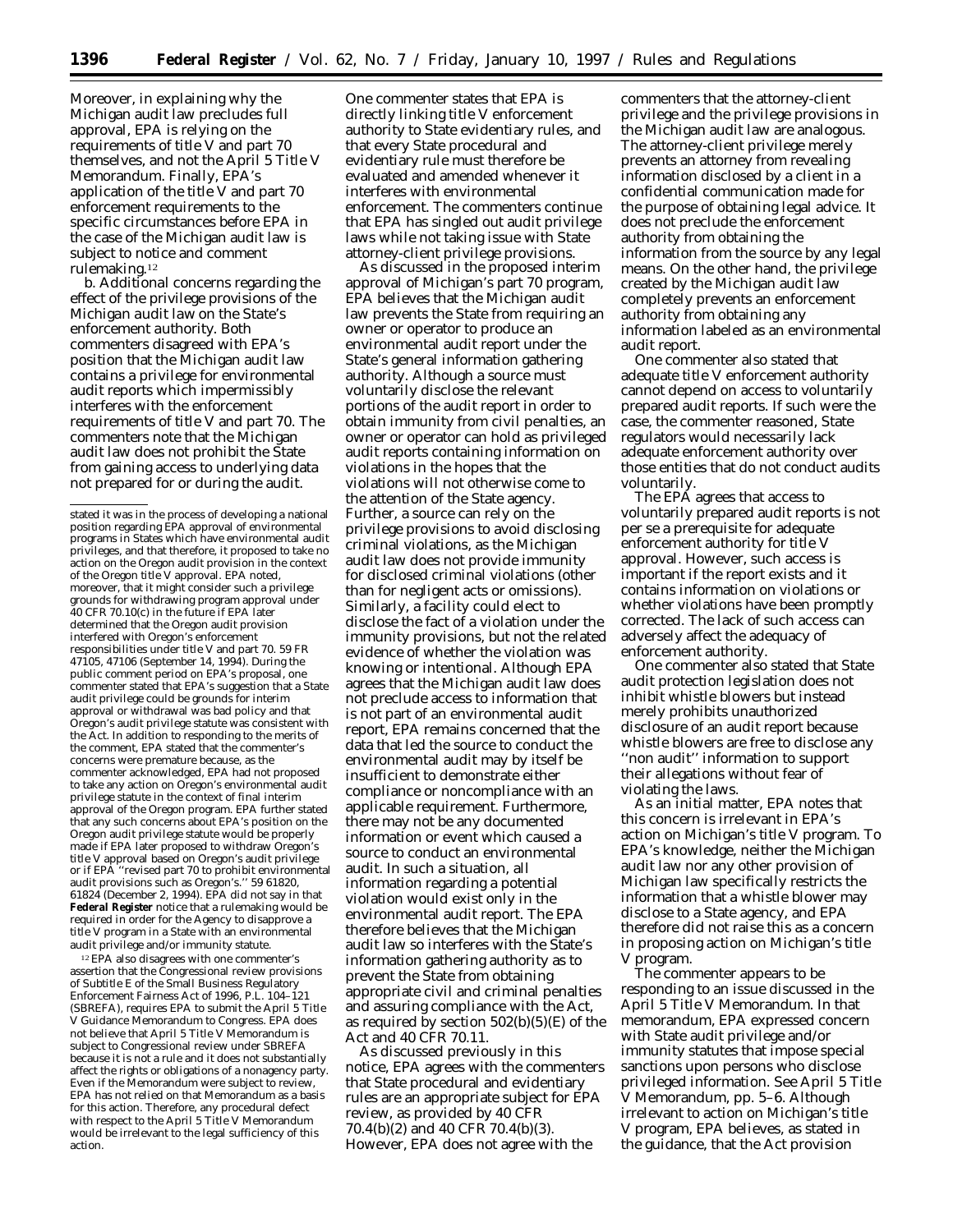which gives explicit protection to whistle blowers makes no distinctions with respect to the source of the information relied upon by the whistle blower. The EPA believes that it is inconsistent with section 322 of the Act for States to remove audit reports from the universe of information which employees may rely upon in reporting violations to local or State authorities.

*c. Summary.* The EPA continues to believe that the privilege and immunity provisions of the Michigan audit law impermissibly interfere with the enforcement authorities required for full title V approval. Accordingly, Michigan must narrow the applicability of the privilege provided in section 14802, part 148 of NREPA, and narrow the applicability of the immunity provided by section 14809, part 148 of NREPA, to ensure that the State title V program has the authority to: assure compliance with part 70 permits and the requirements of the operating permits program [40 CFR  $70.4(b)(3)(i)$ ; enforce permits and the requirement to obtain a permit [40 CFR  $70.4(b)(3)(vii)$ ; and meet the general enforcement authority requirements of 40 CFR 70.11(a) and (c), as addressed above. In addition, the State must submit a revised title V Attorney General's opinion that addresses EPA's concerns in subpart II.A.10. above and in subpart II.A.2.i. of the proposed interim approval of Michigan's program [61 FR 32391–32398], in which the Attorney General certifies that the revised part 148 does not affect Michigan's ability to meet the enforcement requirements of 40 CFR 70.4(b)(3)(i), 40 CFR 70.4(b)(3)(vii), 40 CFR 70.11(a), and 40 CFR 70.11(c).

Alternatively, the State may submit a revised title V Attorney General's opinion certifying that the current part 148 does not affect the enforcement requirements of 40 CFR 70.4(b)(3)(i), 40 CFR 70.4(b)(3)(vii), 40 CFR 70.11(a), and 40 CFR 70.11(c). Such an opinion must also specifically address why EPA's interim approval provision requiring revisions to the currently enacted law is not valid. Finally, Michigan must also submit a supplemental Attorney General's opinion certifying that all other title V authorities that may be affected by part 148 are met, including but not limited to: Michigan's authority to bring suit to restrain any person from engaging in any activity in violation of a permit that is presenting an imminent and substantial endangerment [40 CFR  $70.11(a)(1)$ ; Michigan's authority to seek injunctive relief to enjoin any violation of any program requirement, including permit conditions [40 CFR  $70.11(a)(2)$ ; Michigan's authority to recover criminal fines [40 CFR

70.11(a)(3)(ii) and (iii), and 40 CFR 70.11(c)]; and the requirement that the burden of proof for establishing civil and criminal violations is no greater than the burden of proof required under the Act [40 CFR 70.11(b)]. The supplemental Attorney General's opinion must specifically address these requirements in light of the provisions contained in the State's audit law. Although EPA does not believe that the Michigan audit law affects any title V requirements other than the ones specifically identified in this action, a supplemental Attorney General's opinion is appropriate because Michigan's current part 70 Attorney General's opinion was written before the existence of the Michigan audit law.

# 11. Additional State Comments

MDEQ noted that it is pursuing changes to Michigan's operating permit regulations to address the interim approval issues pertaining to the definition of ''schedule of compliance'', the definition of ''stationary source'', and the applicability requirements for nonmajor solid waste incineration units. The EPA has reviewed Michigan's proposed rules revision package, and submitted comments to MDEQ during the package's public comment period.

MDEQ also acknowledged the condition for full approval that requires removal of section 5534 of NREPA. MDEQ agrees to pursue an amendment to NREPA to remove section 5534.

#### *B. Final Action*

#### 1. Interim Approval

The EPA is promulgating interim approval of the Michigan operating permits program received by EPA on May 16, 1995, July 20, 1995, October 6, 1995, November 7, 1995, and January 8, 1996. The scope of Michigan's part 70 program approved in this notice applies to all part 70 sources within Michigan, except for any sources of air pollution in Indian country. The State must make the following changes to receive full approval:

a. Revise the definition of ''schedule of compliance'' in R 336.1119(a) to provide that the schedule of compliance for sources that are not in compliance shall resemble and be at least as stringent as that contained in any judicial consent decree or administrative order to which the source is subject. This provision is required by  $\overline{40}$  CFR  $70.5(c)(8)(iii)(C)$ .

b. Revise the definition of ''stationary source'' in R 336.1119(q) to provide that the definition includes all of the process and process equipment which are located at one or more *contiguous or*

adjacent properties. The emphasized phrase is not currently included in the State regulation. This provision is required in the definition of ''major source'' in 40 CFR 70.2.

c. Revise R 336.1211(1) to provide that nonmajor solid waste incineration units required to obtain a permit pursuant to section 129(e) of the Act are subject to the title V permits program. The permitting deferral for nonmajor section 111 sources in 40 CFR 70.3(b) does not apply to solid waste incineration units required to obtain a permit pursuant to section 129(e) of the Act.

d. Revise R 336.1212(1) to delete the exemption of certain activities from determining major source status. Part 70 and other relevant Act programs do not provide for such exemptions from major source determinations. This interim approval issue does not apply to the State's use of R 336.1212(1) as an insignificant activities list pursuant to 40 CFR 70.5(c).

e. Revise the State statutes or regulations, as appropriate, to require that permit applications include a certification of compliance with all applicable requirements and a statement of the methods used for determining compliance, as specified in 40 CFR 70.5(c)(9) (i), (ii), and (iv).

f. Remove the provisions of section 324.5534 of NREPA, which provide for exemptions from penalties or fines for violations caused by an act of God, war, strike, riot, catastrophe, or other condition as to which negligence or willful misconduct was not the proximate cause. Title V does not provide for such broad penalty and fine exemptions.

g. Revise R 336.1913 and R 336.1914 to be consistent with the affirmative defense provisions in 40 CFR 70.6(g). Alternatively, adopt an enforcement discretion approach consistent with the Act. These State regulations provide an affirmative defense that is broader than that provided by 40 CFR 70.6(g). They are also inconsistent with agency enforcement discretion permissible under the Act. These regulations, therefore, affect the State's ability to enforce permits and assure compliance with all applicable requirements and the requirements of part 70 [40 CFR 70.4(b)(3)(i) and 70.4(b)(3)(vii)]. For the same reasons, they also affect the State's general enforcement authority under 40 CFR 70.11.

h. Address all of the following issues relating to the State's audit privilege and immunity law, part 148 of NREPA. These conditions are proposed interim approval issues to the extent that they affect the State's title V operating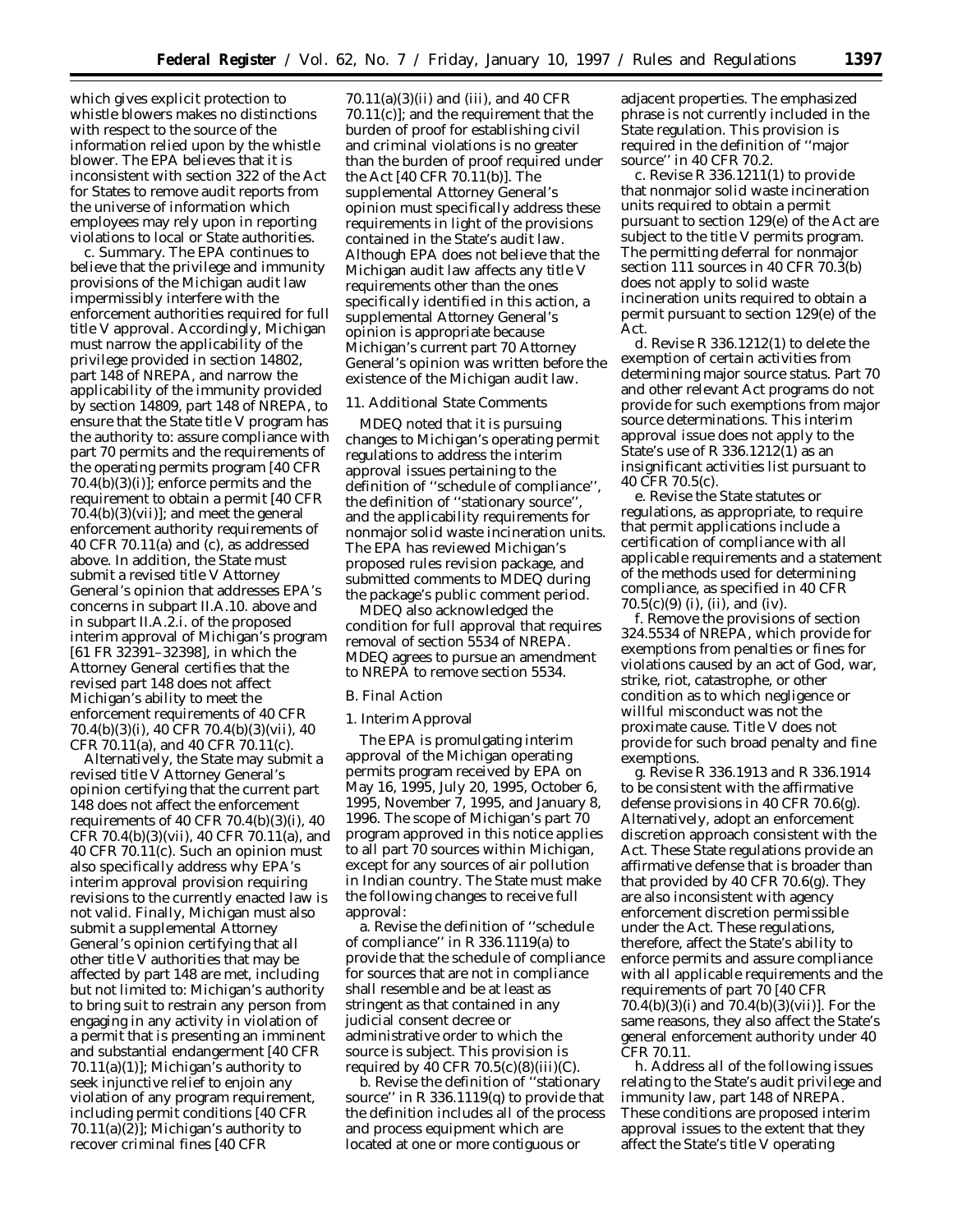permits program and the requirements of part 70.

i. Narrow the applicability of the privilege provided in section 14802, part 148 of NREPA, and narrow the applicability of the immunity provided by section 14809, part 148 of NREPA, to ensure that the State title V program has the authority to: assure compliance with part 70 permits and the requirements of the operating permits program [40 CFR  $70.4(b)(3)(i)$ ; enforce permits and the requirement to obtain a permit [40 CFR  $70.4(b)(3)(vii)$ ; and meet the general enforcement authority requirements of 40 CFR 70.11 (a) and (c) as addressed in subpart II.A.10. of this notice.

ii. Submit a revised title V Attorney General's opinion that addresses EPA's concerns in subpart II.A.10. above and in subpart II.A.2.i. of the proposed interim approval of Michigan's program [61 FR 32391–32398], and certifies that the revised part 148 does not affect Michigan's ability to meet the enforcement requirements of 40 CFR 70.4(b)(3)(i), 40 CFR 70.4(b)(3)(vii), 40 CFR 70.11(a), and 40 CFR 70.11(c).

iii. In lieu of subparts i. and ii. above, submit a revised title V Attorney General's opinion certifying that the current part 148 does not affect the enforcement requirements of 40 CFR 70.4(b)(3)(i), 40 CFR 70.4(b)(3)(vii), 40 CFR 70.11(a), and 40 CFR 70.11(c). The Attorney General's opinion must also specifically address why EPA's interim approval provision requiring revisions to the currently enacted law is not valid.

iv. Submit a supplemental Attorney General's opinion certifying that all other title V authorities that may be affected by part 148 are met, including but not limited to: Michigan's authority to bring suit to restrain any person from engaging in any activity in violation of a permit that is presenting an imminent and substantial endangerment [40 CFR  $70.11(a)(1)$ ; Michigan's authority to seek injunctive relief to enjoin any violation of any program requirement, including permit conditions [40 CFR  $70.11(a)(2)$ ]; Michigan's authority to recover criminal fines [40 CFR 70.11(a)(3) (ii) and (iii), and 40 CFR 70.11(c)]; and the requirement that the burden of proof for establishing civil and criminal violations is no greater than the burden of proof required under the Act [40 CFR 70.11(b)]. The supplemental Attorney General's opinion must specifically address these requirements in light of the provisions contained in the State's privilege and immunity law.

This interim approval extends until February 10, 1999. During this interim approval period, Michigan is protected from sanctions for failure to have a

program, and EPA is not obligated to promulgate, administer, and enforce a Federal operating permits program for the State. Permits issued under a program with interim approval have full standing with respect to part 70, and the 1-year time period for submittal of permit applications by subject sources begins upon the effective date of this interim approval, as does the 3-year time period for processing the initial permit applications.

If the State of Michigan fails to submit a complete corrective program for full approval by August 10, 1998, EPA will start an 18-month clock for mandatory sanctions. If the State of Michigan then fails to submit a corrective program that EPA finds complete before the expiration of that 18-month period, EPA will be required to apply one of the sanctions in section 179(b) of the Act, which will remain in effect until EPA determines that Michigan has corrected the deficiency by submitting a complete corrective program. Moreover, if the Administrator finds a lack of good faith on the part of the State of Michigan, both sanctions under section 179(b) will apply after the expiration of the 18 month period until the Administrator determines that Michigan has come into compliance. In any case, if, 6 months after application of the first sanction, Michigan still has not submitted a corrective program that EPA has found complete, a second sanction will be required.

If EPA disapproves the State of Michigan's complete corrective program, EPA will be required to apply one of the section 179(b) sanctions on the date 18 months after the effective date of the disapproval, unless prior to that date Michigan has submitted a revised program and EPA has determined that it corrected the deficiencies that prompted the disapproval. Moreover, if the Administrator finds a lack of good faith on the part of Michigan, both sanctions under section 179(b) shall apply after the expiration of the 18-month period until the Administrator determines that the State has come into compliance. In all cases, if, 6 months after EPA applies the first sanction, Michigan has not submitted a revised program that EPA has determined corrects the deficiencies, a second sanction is required.

In addition, discretionary sanctions may be applied where warranted any time after the expiration of an interim approval period if the State has not timely submitted a complete corrective program or EPA has disapproved its submitted corrective program. Moreover, if EPA has not granted full

approval to Michigan's program by the expiration of this interim approval because that expiration occurs after November 15, 1995, EPA must promulgate, administer and enforce a Federal permits program for the State of Michigan upon expiration of interim approval.

#### 2. Other Actions

Requirements for approval, specified in 40 CFR 70.4(b), encompass section 112(l)(5) requirements for approval of a program for delegation of section 112 standards as promulgated by EPA as they apply to part 70 sources. Section 112(l)(5) requires that the State's program contain adequate authorities, adequate resources for implementation, and an expeditious compliance schedule, which are also requirements under part 70. Therefore, EPA is promulgating approval under section 112(l)(5) and 40 CFR part 63.91 of the State's program for receiving delegation of section 112 standards that are unchanged from Federal standards as promulgated. This program for delegations only applies to sources covered by the part 70 program.

The EPA is also promulgating approval of Michigan's preconstruction permitting program found in Part 2 of Michigan's Air Pollution Control Rules (R 336.1201–336.1299) under the authority of title V and part 70 solely for the purpose of implementing section 112(g) to the extent necessary during the transition period between promulgation of the Federal section 112(g) rule and adoption of any necessary State rules to implement EPA's section 112(g) regulations. However, since the approval is for the single purpose of providing a mechanism to implement section 112(g) during the transition period, the approval itself will be without effect if EPA decides in the final section 112(g) rule that sources are not subject to the requirements of the rule until State regulations are adopted. Although section 112(l) generally provides authority for approval of State air programs to implement section  $112(g)$ , title V and section  $112(g)$ provide authority for this limited approval because of the direct linkage between the implementation of section 112(g) and title V. The scope of this approval is narrowly limited to section 112(g) and does not confer or imply approval for purposes of any other provision under the Act, for example, section 110. The duration of this approval is limited to 18 months following promulgation by EPA of section 112(g) regulations, to provide Michigan adequate time for the State to